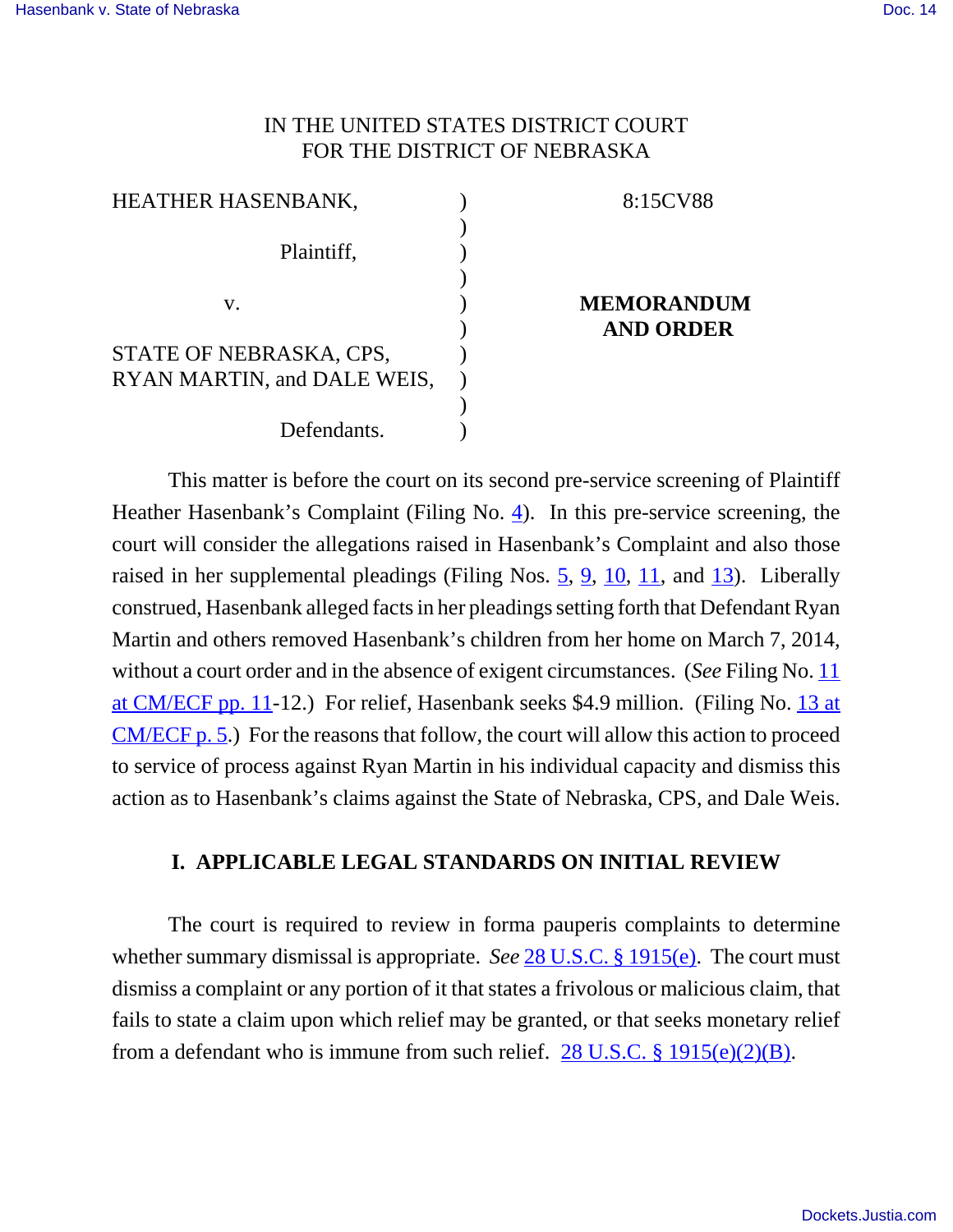Pro se plaintiffs must set forth enough factual allegations to "nudge[] their claims across the line from conceivable to plausible," or "their complaint must be dismissed." *Bell Atlantic Corp. v. Twombly*, 550 U.S. 544, 569-70 (2007); *see also Ashcroft v. Iqbal*, 556 U.S. 662, 678 (2009) ("A claim has facial plausibility when the plaintiff pleads factual content that allows the court to draw the reasonable inference that the defendant is liable for the misconduct alleged.").

"The essential function of a complaint under the Federal Rules of Civil Procedure is to give the opposing party 'fair notice of the nature and basis or grounds for a claim, and a general indication of the type of litigation involved.'" *Topchian v. JPMorgan Chase Bank, N.A.*, 760 F.3d 843, 848 (8th Cir. 2014) (quoting *Hopkins v. Saunders*, 199 F.3d 968, 973 (8th Cir. 1999)). However, "[a] pro se complaint must be liberally construed, and pro se litigants are held to a lesser pleading standard than other parties." *Topchian*, 760 F.3d at 849 (internal quotation marks and citations omitted).

Liberally construed, Plaintiff here alleges federal constitutional claims. To state a claim under 42 U.S.C. § 1983, a plaintiff must allege a violation of rights protected by the United States Constitution or created by federal statute and also must show that the alleged deprivation was caused by conduct of a person acting under color of state law. *West v. Atkins*, 487 U.S. 42, 48 (1988); *Buckley v. Barlow*, 997 F.2d 494, 495 (8th Cir. 1993).

#### **II. DISCUSSION**

The circumstances under which a child can be removed from his or her parents' custody without a court order are extremely limited. *K.D. v. Cnty. of Crow Wing*, 434 F.3d 1051, 1056 (8th Cir. 2006). In cases in which continued parental custody poses an imminent threat to the child's health or welfare, emergency removal of children without a court order is constitutionally permitted. *Id.* Here, Hasenbank alleged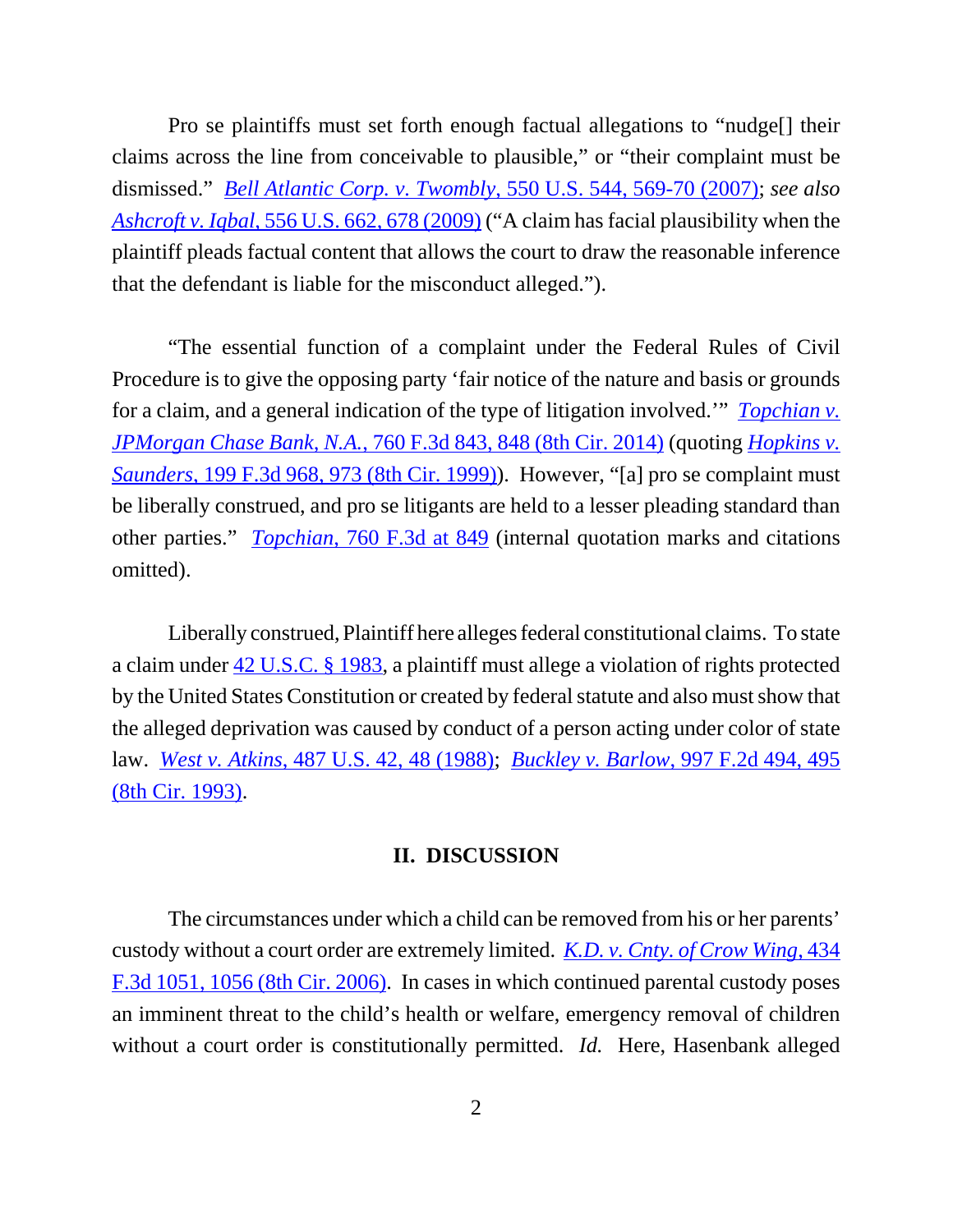Martin, a law enforcement officer, and other government officials went to Hasenbank's home and removed her children from her care and custody without a court order despite Hasenbank's insistence that they produce a warrant. Nothing in the pleadings suggests the children were in imminent danger. Thus, upon review of Hasenbank's pleadings, and in light of the liberal pleading standard afforded to pro se litigants, the court finds this action may proceed to service of process against Defendant Ryan Martin based on alleged violations of Hasenbank's Fourth and Fourteenth Amendment rights. The court cautions Hasenbank that this is only a preliminary determination based on the allegations in her Complaint and other pleadings; it is not a determination of the merits of the pleadings or any defenses that may be raised in response to the pleadings.

This matter may not proceed to service of process against Defendant Dale Weis because Hasenbank did not allege any specific acts committed by Weiss. A complaint that only lists a defendant's name in the caption without alleging that the defendant was personally involved in the alleged misconduct fails to state a claim against that defendant. *See Krych v. Hvass*, 83 F. App'x 854, 855 (8th Cir. 2003) (citing *Potter v. Clark*, 497 F.2d 1206, 1207 (7th Cir. 1974) (holding that court properly dismissed a pro se complaint where the complaint did not allege that defendant committed a specific act and the complaint was silent as to defendant except for his name appearing in caption)). Because Hasenbank failed to allege that Weis was personally involved in violating her constitutional rights, she failed to state a claim upon which relief may be granted against him.

This matter may not proceed to service of process against the State of Nebraska or CPS<sup>1</sup> because the Eleventh Amendment to the United States Constitution provides

<sup>&</sup>lt;sup>1</sup>The court can reasonably infer from Hasenbank's allegations that "CPS" refers to the Nebraska Department of Health and Human Services, the agency that employed the caseworker who, together with Defendant Ryan Martin, removed Hasenbank's children from her home. (*See* Filing No. 11 at CM/ECF pp. 8, 11-12.)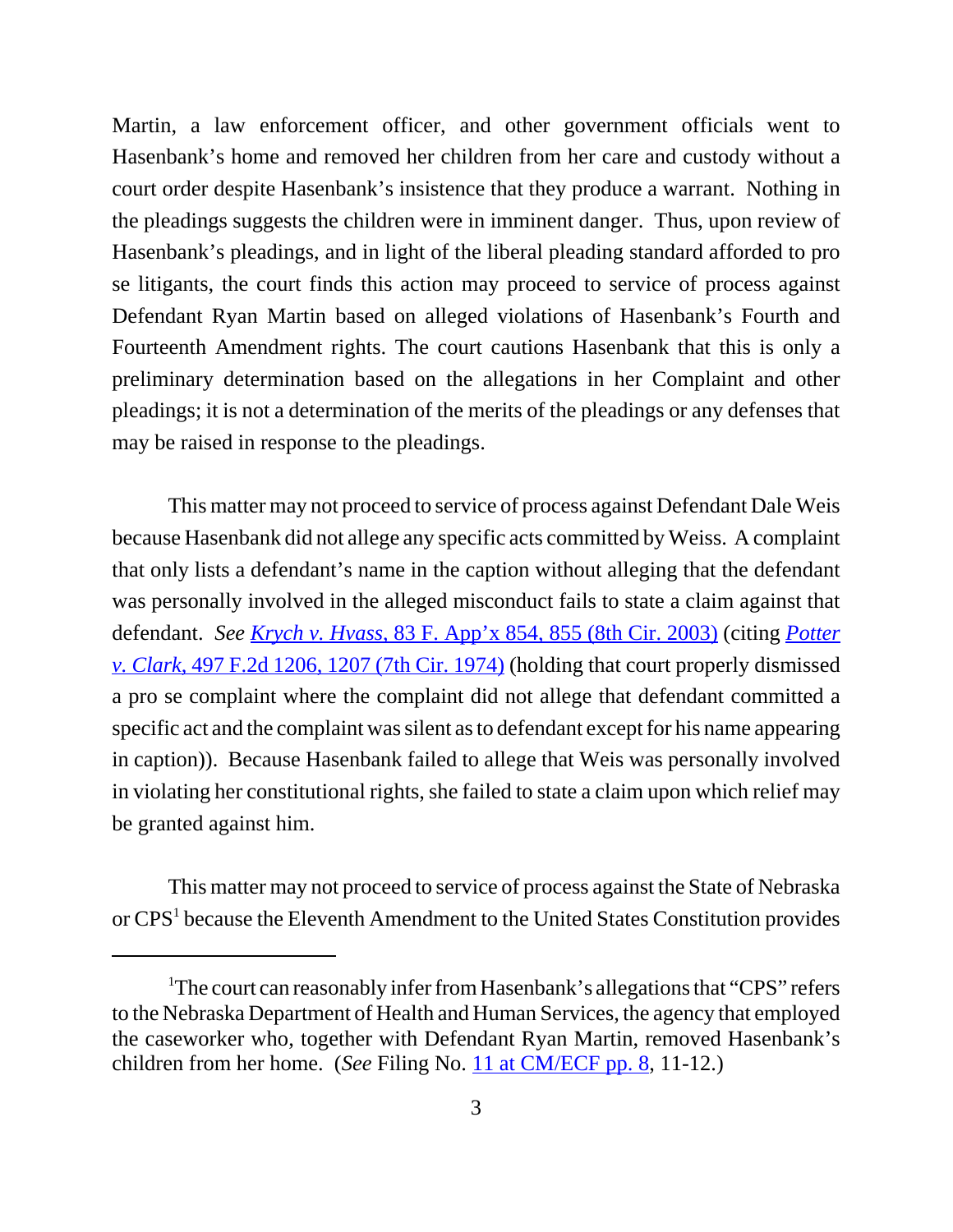states, state agencies, and state officials acting in their official capacities with immunity from suits brought by citizens of other states and from suits brought by a state's own citizens. *See Hadley v. North Arkansas Cmty. Technical Coll.*, 76 F.3d 1437, 1438 (8th Cir. 1996), *cert. denied*, 519 U.S. 1148 (1997); *Hans v. Louisiana*, 134 U.S. 1, 15 (1890). An exception to this immunity was recognized by the Supreme Court in *Ex Parte Young*, 209 U.S. 123 (1908), which permits prospective injunctive relief against state officials for ongoing federal law violations. This exception does not apply here where Hasenbank seeks monetary relief for past violations of federal law against the State of Nebraska and one of its agencies. *See Green v. Mansour*, 474 U.S. 64 (1985). For these reasons, the court will dismiss Hasenbank's claims against the State of Nebraska and CPS.

# IT IS THEREFORE ORDERED that:

1. This matter may proceed to service of process against Ryan Martin in his individual capacity based on alleged violations of Hasenbank's Fourth and Fourteenth Amendment rights.

2. Hasenbank's claims against the State of Nebraska, CPS, and Dale Weis are dismissed.

3. The clerk of the court is directed to send to Hasenbank a copy of the Complaint, a copy of this Memorandum and Order, and one summons form and one USM 285 Form.

Federal Rule of Civil Procedure 4(m) requires service of the complaint on a defendant within 120 days of filing the complaint. However, Hasenbank is granted, on the court's own motion, an extension of time until 120 days from the date of this order to complete service of process.

4